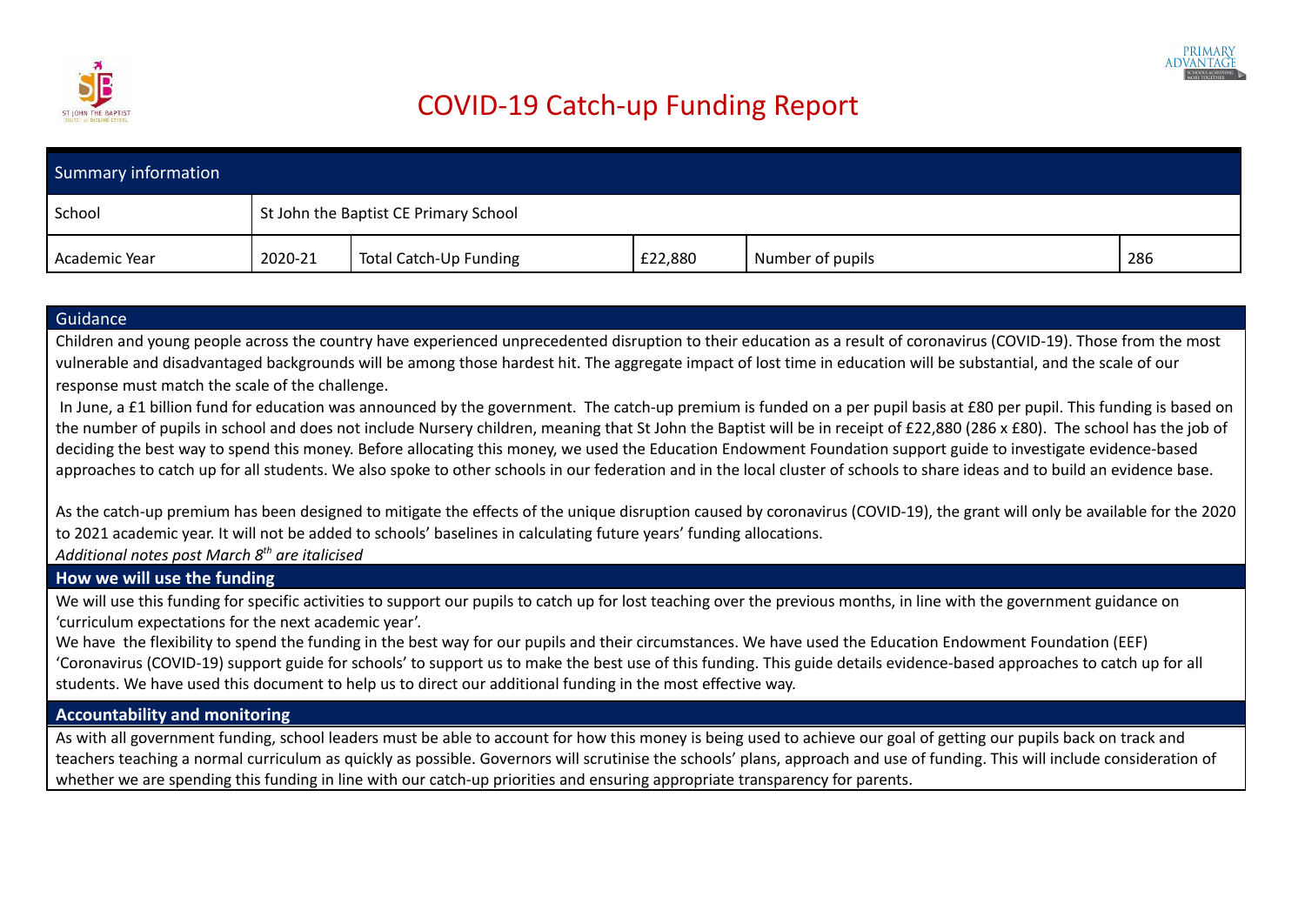|                       | Identified impact of lockdown                                                                                                                                                                                                                                                                                                                                                                                                                                                                                                                                                                                                                                                                                                                                                                                                                          |
|-----------------------|--------------------------------------------------------------------------------------------------------------------------------------------------------------------------------------------------------------------------------------------------------------------------------------------------------------------------------------------------------------------------------------------------------------------------------------------------------------------------------------------------------------------------------------------------------------------------------------------------------------------------------------------------------------------------------------------------------------------------------------------------------------------------------------------------------------------------------------------------------|
| Reading               | Children accessed reading during lockdown more than any other subject. This is something that was more accessible for families and required less teacher<br>input. However, children are less fluent in their reading, especially in the lower year groups. The gap between those children that read widely during<br>lockdown and those children who did not is now wider. EAL children in KS1 and lower KS2 is also an area for focus.<br>Reading and oracy skills in the youngest children have decreased. Common exception words (reading and writing) need to be revisited.                                                                                                                                                                                                                                                                       |
|                       | Following the second lockdown many Nursery and Reception EAL children had a noticeable decrease in spoken english vocabulary.                                                                                                                                                                                                                                                                                                                                                                                                                                                                                                                                                                                                                                                                                                                          |
| Maths                 | Specific content has been missed during the summer term 2020, leading to gaps in learning and stalled sequence of learning. Recall of basic skills has not<br>suffered for all children - some children are not able to recall addition facts as quickly as they previously did.<br>Times tables need to be re-learned and practised regularly. Some calculation strategies need to be re-visited. Place value is a gap and some concepts<br>previously taught in prior year groups have needed immediate attention post March 2021.                                                                                                                                                                                                                                                                                                                   |
| Writing               | Children haven't necessarily missed 'units' of learning in the same way as Maths, however they have lost essential practising of writing skills. Those who<br>have maintained writing throughout lockdown are less affected, however those who evidently didn't write much have had to work additionally hard on<br>writing stamina. Ideas and writer voice is more diverse with ideas post lockdown being more varied.<br>SPaG – For some children in KS 1 common exception words are more likely to be attempted phonetically. Punctuation overall needs to be focussed upon i.e.<br>Identifying punctuation gaps and in own writing has decreased for some children.<br>Handwriting has continued to be a challenge and many children's writing has increased in size and orientation inconsistent. In KS 2 cursive handwriting is<br>inconsistent. |
| Wider<br>Curriculum   | There are gaps in knowledge - whole units of work have not been taught meaning that children are less able to access pre-requisite knowledge when<br>learning something new and they are less likely to make connections between concepts and themes throughout the curriculum. Children have also missed<br>out on the curriculum experiences e.g. trips, visitors and powerful curriculum moments. All units will be taught over this year to accommodate missed<br>learning.                                                                                                                                                                                                                                                                                                                                                                        |
| Health &<br>Wellbeing | Many children have returned to school with lower levels of fitness, there is an increase in children's weight and many have lower concentration levels.<br>Some children have found it challenging to respond appropriately in social situations and have had overwhelming emotions.<br>In Nursery there has been an increase in non-verbal emotion responses (i.e. crying) rather than verbally expressing needs and wants. For key children in<br>Nursery there was also a decrease in self-care.                                                                                                                                                                                                                                                                                                                                                    |

| Planned expenditure                                                                                                                                                                                                                       |                                                                                                                                                                    |                                                                                                                                                                                              |  |
|-------------------------------------------------------------------------------------------------------------------------------------------------------------------------------------------------------------------------------------------|--------------------------------------------------------------------------------------------------------------------------------------------------------------------|----------------------------------------------------------------------------------------------------------------------------------------------------------------------------------------------|--|
| i. Teaching and whole-school strategies                                                                                                                                                                                                   |                                                                                                                                                                    |                                                                                                                                                                                              |  |
| Desired outcome                                                                                                                                                                                                                           | Chosen approach and anticipated cost                                                                                                                               | Impact                                                                                                                                                                                       |  |
| Supporting quality first teaching:<br>The foundation subjects will be planned with increasing detail and consideration for<br>how pre-requisite knowledge will be taught alongside new learning so that knowledge<br>gaps can be reduced. | Additional CPD for teachers to research and plan. Reduced<br>meeting time in Autumn term and additional cover to<br>facilitate the additional time needed. (£2000) | Children's knowledge and historical,<br>geographical, scientific skills were<br>improved and children were able to<br>make links between their learning.<br>During lockdowns, the curriculum |  |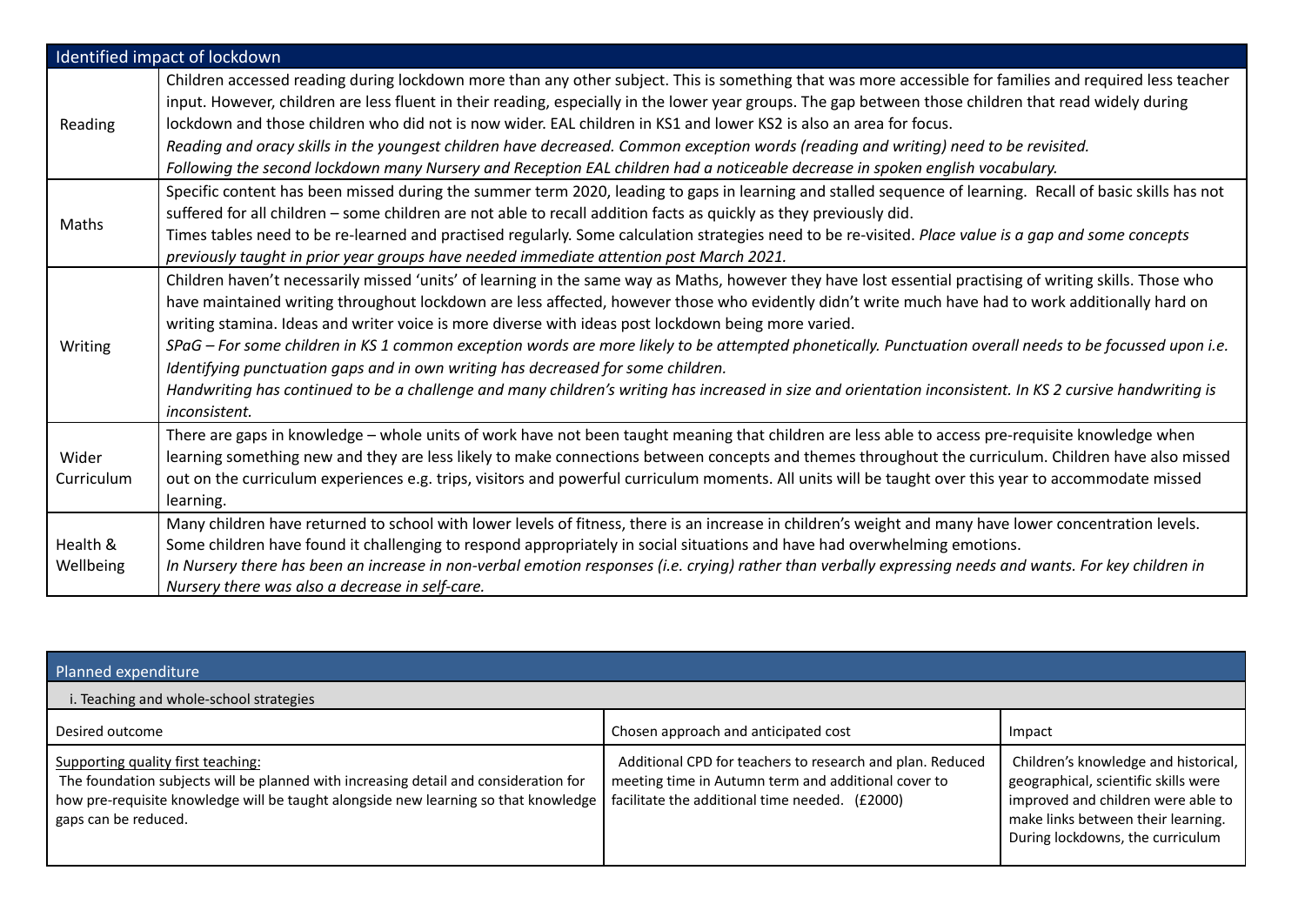| High quality CPD undertaken by all staff in maths and writing during lockdown supports Purchase additional concrete resources for maths and reading<br>excellent classroom teaching                                            | books to allow for one child : one text Additional EYFS<br>reading books as more pupils are at the early stages (£1000)                                                                                                | was not narrowed and a full<br>curriculum offer was taught.<br>Coaching supported newly qualified                        |  |
|--------------------------------------------------------------------------------------------------------------------------------------------------------------------------------------------------------------------------------|------------------------------------------------------------------------------------------------------------------------------------------------------------------------------------------------------------------------|--------------------------------------------------------------------------------------------------------------------------|--|
| Support for teachers in their second year who missed the summer term of their NQT<br>year. Experienced teachers to support, coach and mentor as necessary.                                                                     | Cover costs for coach/mentoring during the<br>Autumn term (£1000)                                                                                                                                                      | teachers. Provision and learning was<br>good and children continued to make<br>progress.                                 |  |
| Teaching assessment and feedback<br>Teachers have a very clear understanding of current attainment.                                                                                                                            | Purchase and implement the test for assessments. Complete<br>tests and record assessments to identify issues and plan<br>sequences of lessons (£500)                                                                   | Assessments consolidated teacher's<br>assessments of children. Data was                                                  |  |
| Teachers and leaders understand what is the most important learning for each year<br>group which will give the children the best chance to successfully continue their<br>educational journey in 2020-21                       | Release time for all class teachers to attend St John the<br>Baptist Fundamentals Check meetings to analyse<br>assessments, plan provision and discuss each child with<br>leaders of learning. (£1500)                 | analysed and precision teaching<br>targeted gaps allowing children to<br>make accelerated progress.                      |  |
| Teachers assess / evaluate the impact of lockdown on individual children / groups of<br>children both academically and emotionally. This is objective led and carried out at an<br>individual child level.                     | Release time for all class teachers to attend St John the<br>Baptist Fundamentals Check meetings to analyse<br>assessments, plan provision and discuss each child with<br>leaders of learning. (£1500)                 | <b>Fundamentals Check meetings</b><br>allowed teachers to identify groups /<br>individuals and interventions<br>planned. |  |
| Teachers and leaders work together to plan teaching specifically in the areas of<br>academic and emotional development which have been identified as being less secure.                                                        | Release time (£1000)                                                                                                                                                                                                   |                                                                                                                          |  |
| <b>Transition support</b><br>Children who are joining school from different settings or who are joining St John the<br>Baptist to have an opportunity to become familiar and confident with the setting<br>before they arrive. | Pastoral team to meet with all new parents/ families to share<br>induction plans and ensure that transitions run smoothly.<br>Release time for class teachers and SENDCo to meet with new<br>parents / families (£200) | New and existing children were<br>inducted and settled back into<br>school.                                              |  |
| <b>Healthy and Wellbeing</b><br>Teachers to evaluate the needs of specific children and refer (re: health and wellbeing)<br>All classes to complete daily mile daily.                                                          | Pastoral team to liaise with School Nurse and signpost to<br>Hackney programme.                                                                                                                                        | Daily Mile has increased fitness of<br>children completing every day.                                                    |  |
|                                                                                                                                                                                                                                | Total budgeted cost   £ 8,700                                                                                                                                                                                          |                                                                                                                          |  |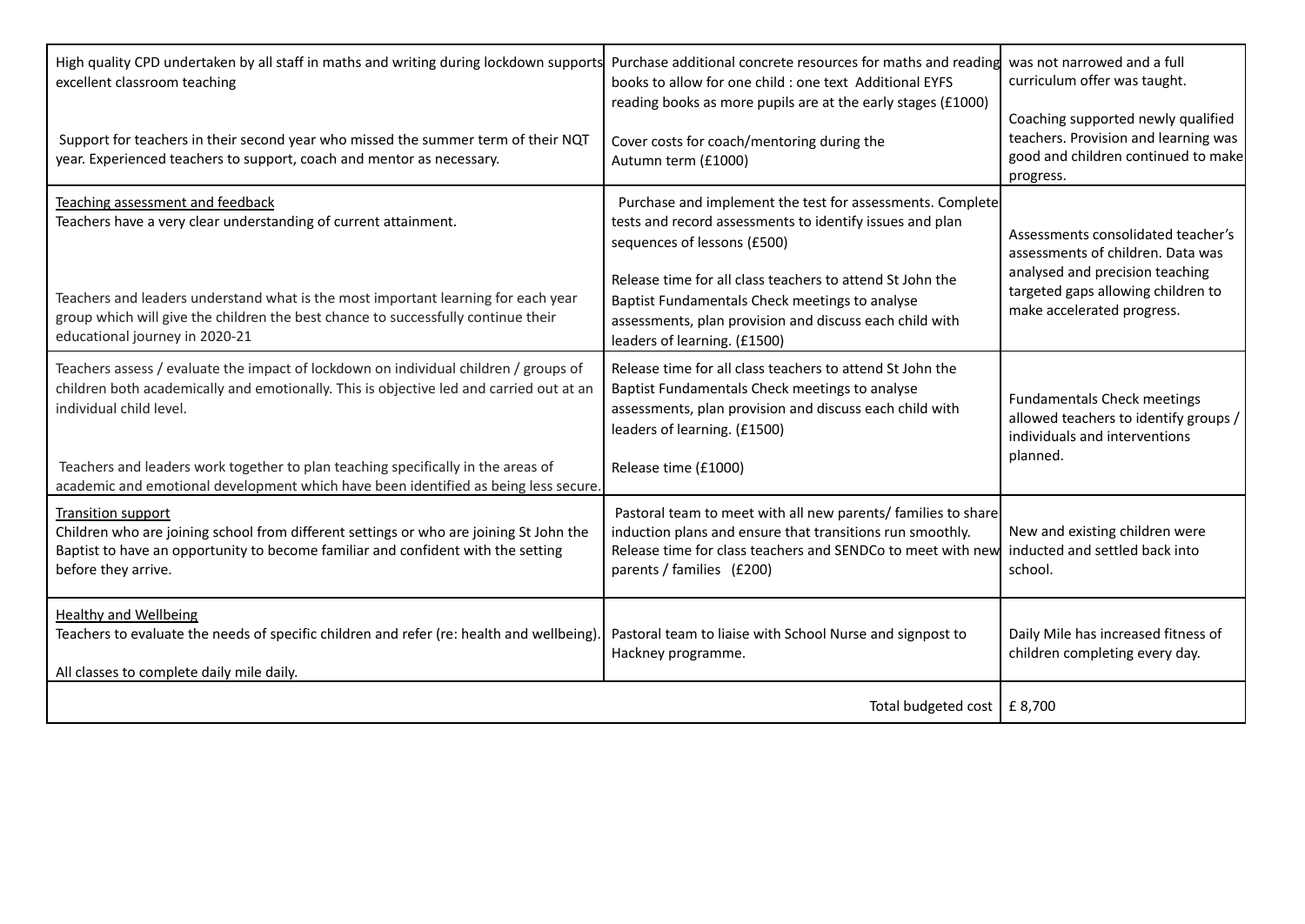| Planned expenditure                                                                                                                                                                                                                                                                                                                                                |                                                                                                                                                                                                                                                   |                                                              |  |
|--------------------------------------------------------------------------------------------------------------------------------------------------------------------------------------------------------------------------------------------------------------------------------------------------------------------------------------------------------------------|---------------------------------------------------------------------------------------------------------------------------------------------------------------------------------------------------------------------------------------------------|--------------------------------------------------------------|--|
| Targeted approaches<br>ii.                                                                                                                                                                                                                                                                                                                                         |                                                                                                                                                                                                                                                   |                                                              |  |
| Desired outcome                                                                                                                                                                                                                                                                                                                                                    | Chosen approach and anticipated cost                                                                                                                                                                                                              | Impact                                                       |  |
| 1-to-1 and small group tuition<br>Identified children will have significantly increased rates of reading fluency and<br>prosody. They will be able to comprehend reading better as a result of being able to<br>read at pace without spending their working memory decoding. They will become<br>confident readers and dips in reading attainment will be negated. | Additional time for experienced teacher/s to support the<br>delivery of the reading, maths and writing interventions.<br>£9,000<br>Additional PPE (screens) purchased to enable intervention<br>across phases. Cost covered through school budget | Children made accelerated progress<br>through interventions. |  |
| <b>Extended school time: Identified children are able to access a weekly "homework"</b><br>$club - (1 hr per night)$ . The attainment of those identified children improves and the<br>effect of lockdown is becoming negated.                                                                                                                                     | Staff support learning in After School Club (additional adults)<br>Cost covered through school budget £500                                                                                                                                        | To be continued in 2021 2022.                                |  |
|                                                                                                                                                                                                                                                                                                                                                                    | Total budgeted cost   £9,500                                                                                                                                                                                                                      |                                                              |  |

| Planned expenditure                                                                                                                                                                                                                                                                                                                                                                                                                                                                                                                    |                                                                                                                                                                                                                                                                                                                                                                                                                |                                                                                                                                                                                                                                                                                                                        |  |
|----------------------------------------------------------------------------------------------------------------------------------------------------------------------------------------------------------------------------------------------------------------------------------------------------------------------------------------------------------------------------------------------------------------------------------------------------------------------------------------------------------------------------------------|----------------------------------------------------------------------------------------------------------------------------------------------------------------------------------------------------------------------------------------------------------------------------------------------------------------------------------------------------------------------------------------------------------------|------------------------------------------------------------------------------------------------------------------------------------------------------------------------------------------------------------------------------------------------------------------------------------------------------------------------|--|
| Wider Strategies<br>iii.                                                                                                                                                                                                                                                                                                                                                                                                                                                                                                               |                                                                                                                                                                                                                                                                                                                                                                                                                |                                                                                                                                                                                                                                                                                                                        |  |
| Desired outcome                                                                                                                                                                                                                                                                                                                                                                                                                                                                                                                        | Chosen approach and anticipated cost                                                                                                                                                                                                                                                                                                                                                                           | Impact                                                                                                                                                                                                                                                                                                                 |  |
| Supporting parents and carers<br>Children will have greater opportunities to access learning at home.<br>Home-learning opportunities will not always require parents to engage with<br>the activities, affording the children greater independence and increasing the<br>likelihood that parents can sustain home learning.<br>Children have access to appropriate stationery and paper-based home-learning<br>if required so that all can access learning irrespective of ability of child/parent<br>to navigate the online learning. | Additional online learning resources will be purchased, to support<br>children reading at home.<br>£1500<br>Home-learning paper packs are printed and ready to distribute for all<br>children. Additional paper based resources printed/purchased for<br>families supported on a 1:1 basis.<br>Stationery packs are to be purchased and set aside for children to<br>take home when home learning occurs. £700 | Online texts and resources available<br>to families to encourage reading at<br>home. Reading Plus analysis<br>demonstrated children made better<br>progress with regular access.<br>Children not engaged in home<br>learning via Google Classroom<br>received packs. Work returned<br>indicated children were engaging |  |
|                                                                                                                                                                                                                                                                                                                                                                                                                                                                                                                                        |                                                                                                                                                                                                                                                                                                                                                                                                                | better with packs rather than online.<br>Children were then targeted with<br>intervention on return to school.                                                                                                                                                                                                         |  |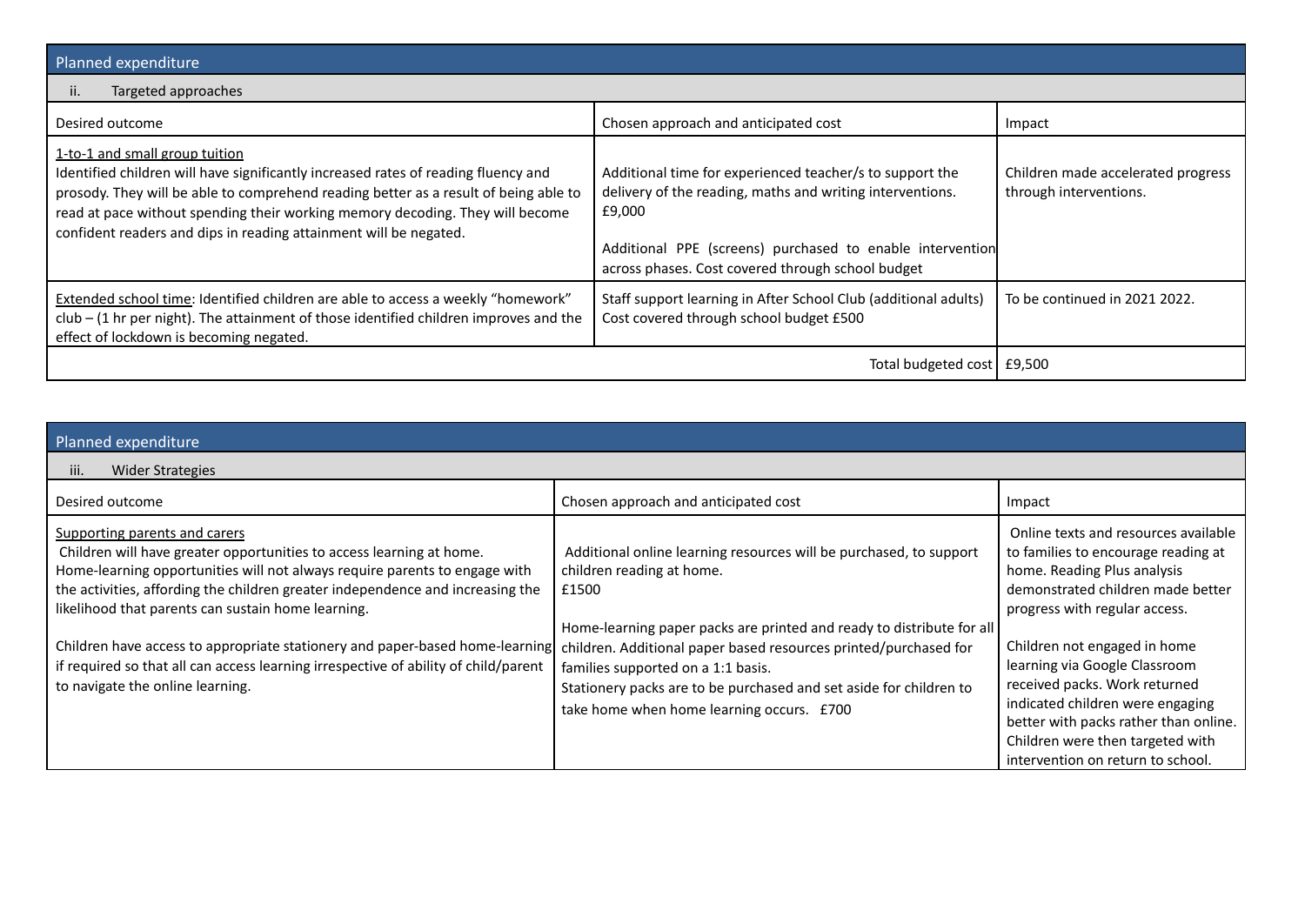| Access to technology<br>During the catch-up extended school provision, children can access additional<br>devices so that they can rotate through discrete teaching, reading fluency and<br>independent online activities.<br>Teachers have laptops that are equipped with webcams and allow the teachers<br>to access school-based resources from home. Teachers facilitate effective<br>home-learning with increased capacity to share resources and communicate<br>learning to children. | Revenues to purchase additional devices to be explored.<br>Purchase 25 Chromebooks & new trolleys. Repurpose Laptops to be<br>used as Chromebooks and set up additional devices. Additional<br>LGFL licences to be purchased.<br>Purchase mobile routers to use with SIM cards to support<br>connectivity.<br>Chromebooks can now be used by the children to support the<br>curriculum. They can also be leant to parents to support home<br>learning if needed.<br>Purchase additional Laptops to support staff where needed. £11,478 | We issued over 80 devices to families<br>during the lockdown which allowed<br>them to access online learning.<br>Children with borrowed devices were<br>prompt to lessons and were able to<br>join in all activities that otherwise<br>would have been missed. |
|--------------------------------------------------------------------------------------------------------------------------------------------------------------------------------------------------------------------------------------------------------------------------------------------------------------------------------------------------------------------------------------------------------------------------------------------------------------------------------------------|----------------------------------------------------------------------------------------------------------------------------------------------------------------------------------------------------------------------------------------------------------------------------------------------------------------------------------------------------------------------------------------------------------------------------------------------------------------------------------------------------------------------------------------|----------------------------------------------------------------------------------------------------------------------------------------------------------------------------------------------------------------------------------------------------------------|
|                                                                                                                                                                                                                                                                                                                                                                                                                                                                                            | Total budgeted cost   £13,678                                                                                                                                                                                                                                                                                                                                                                                                                                                                                                          |                                                                                                                                                                                                                                                                |

| Cost paid through Covid Catch-Up $\vert$ £ 22,880 |         |
|---------------------------------------------------|---------|
| Cost paid through school budget $\pm 8,998$       |         |
| Totall                                            | £31,878 |